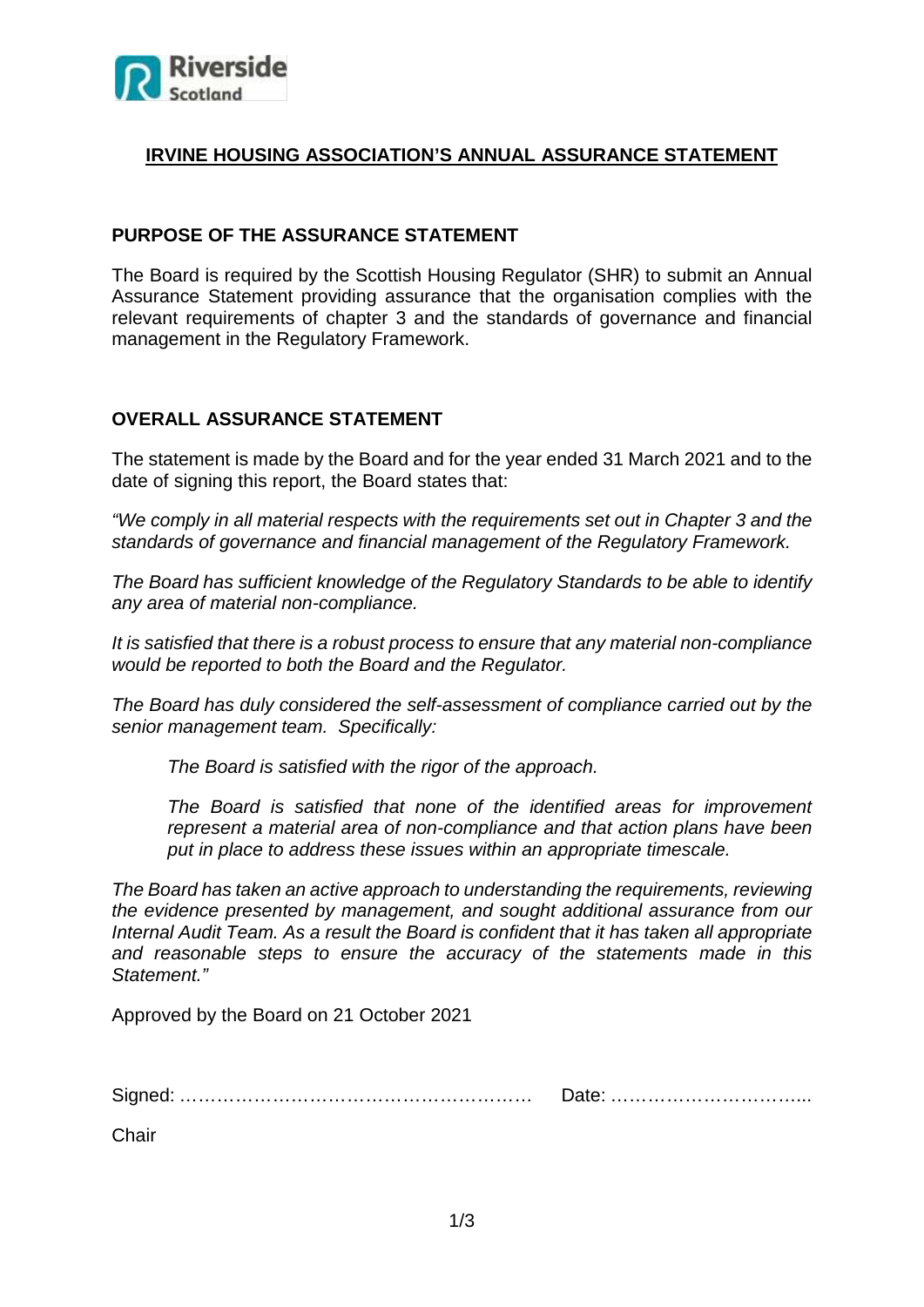

# **INTRODUCTION**

This is a statement by the Board and the conclusion is owned by the Board. In reaching this conclusion we have brought the Board's knowledge and experience to bear as well as reviewing the self-assessment of compliance done by the senior management team.

### **BOARD ASSESSMENT OF COMPLIANCE WITH THE REGULATORY STANDARDS**

### **Process for identifying any material non-compliance**

No framework of control can guarantee that adverse events will never happen. Whether something is material or not will always be a judgement. In defining what "material" is we have been informed by guidance from the SHR which states that a material issue could:

- Seriously affect the interests and safety of tenants, people who are homeless or other service users.
- Threaten the stability, efficient running or viability of service delivery arrangements.
- Bring the landlord into disrepute, or raise public concern about the organisation of the social housing sector.
- Put at risk the good governance and financial health of the organisation.

The Board has established a comprehensive performance framework to hold the senior management team to account for the most fundamental areas of the organisation's activities. This includes regular Board reports covering:

- Financial performance including cash flow and compliance with loan covenants.
- Landlord safety responsibilities incorporating a comprehensive compliance dashboard.
- Customer satisfaction including performance KPIs and complaints analysis.
- Risk both internal and from the external environment.
- Progress in delivering the Corporate Plan.

The Board is satisfied that adequate whistleblowing arrangements are in place to ensure that matters of concern to employees, customers or stakeholders can be brought to its attention.

No material areas of non-compliance have been identified in the year under review through these routine monitoring arrangements.